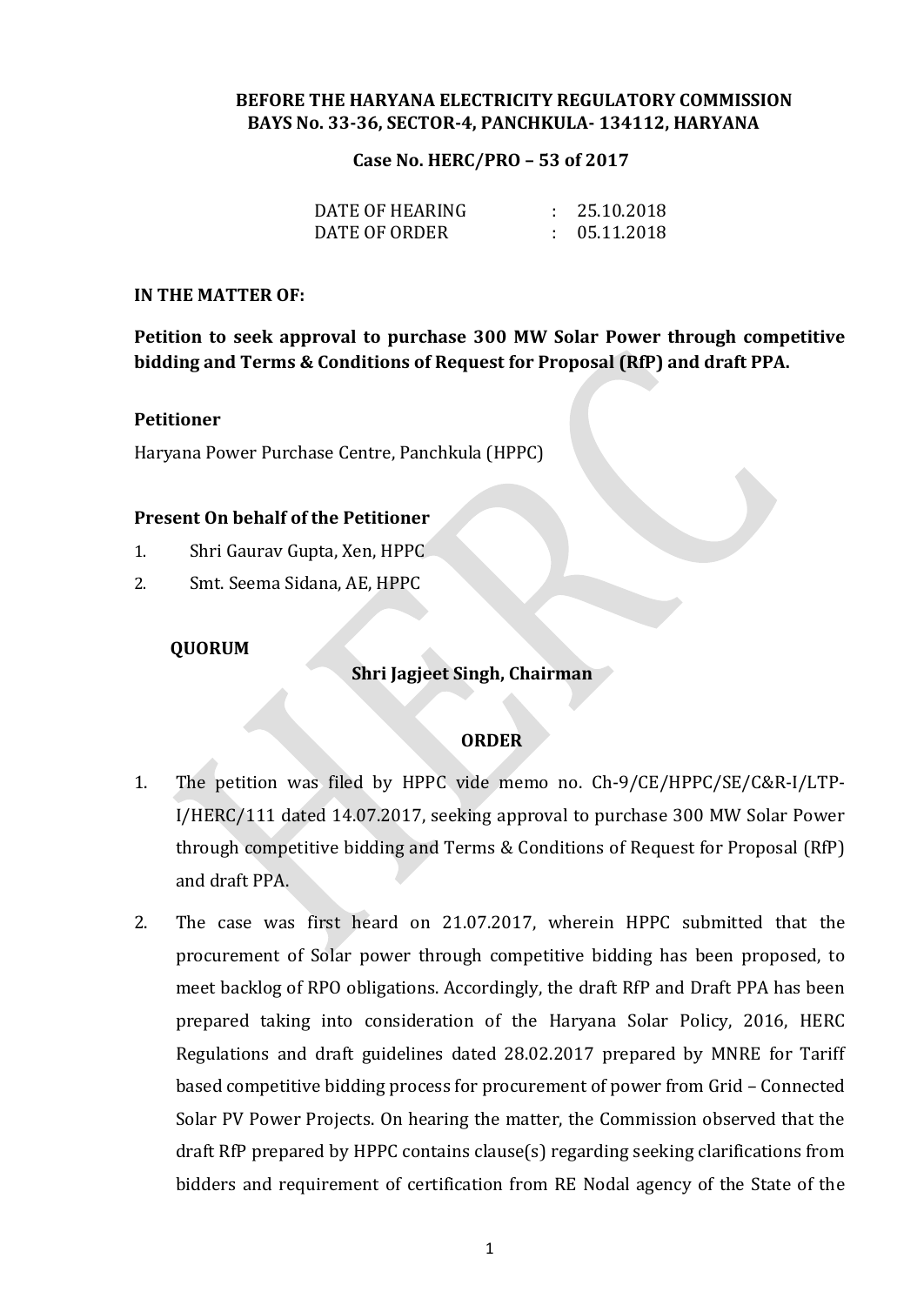bidder which may be deleted. The Commission further directed HPPC to clearly define Force Majeure events, identification/evidence of land. The Commission directed HPPC to submit revised RfP with suggested changes within 10 days from the date of this Order.

- 3. HPPC, vide its letter no. Ch-16/CE/HPPC/SE/C&R-I/LTP-I/HERC/111 dated 29.09.2017, submitted that MoP, GoI has issued Guidelines dated 3.8.2017, for Tariff based Competitive bidding process for procurement of power from Grid Connected Solar PV Power Projects and requested to grant further 6 weeks time for submission of revised NIT as per guidelines notified by MoP.
- 4. HPPC, vide its memo no. Ch-26/CE/HPPC/SE/C&R-I/LTP-I/HERC/111 dated 04.04.2018 submitted revised RfP along with draft PPA prepared in line with Guidelines for Tariff Based Competitive Bidding process for procurement of power from Grid Connected Solar PV Power projects issued on 3.8.2017 by MoP with Rs. 3.00/kwh as fixed tariff for the PPA period of 25 years. Deviations in the proposed RfP vis-à-vis MoP guidelines dated 03.08.2017, were also enlisted by HPPC as under:-

| DEVIATIONS IN PROPOSED RfP w.r.t MoP GUIDELINES |                                                                         |                       |  |  |
|-------------------------------------------------|-------------------------------------------------------------------------|-----------------------|--|--|
| As per Proposed RfP by HPPC                     | As per Gol MoP Guidelines<br>issued                                     |                       |  |  |
|                                                 | <b>Resolution</b><br>No.<br>23/27/2017-<br>vide                         |                       |  |  |
|                                                 | R&R,-1. PREAMBLE dated 3.8.2017                                         |                       |  |  |
| 2.5 Payment Security Mechanism                  | 5.3. Payment Security: The Procurer                                     | Commission may        |  |  |
| Letter of Credit (LC):                          | shall provide adequate payment security                                 | allow<br>this         |  |  |
| As a back up arrangement, for procurer          | measures, as specified below.                                           | deviation due to      |  |  |
| obligation in respect of monthly energy bills   | 5.3.1. Scenario 1: Direct Procurement                                   | financial             |  |  |
| including supplementary bills under<br>this     | by Procurer from Solar<br><b>Power</b>                                  | constraint<br>of      |  |  |
| agreement, the buyer shall open and maintain    | Generator:                                                              | DISCOM <sub>s</sub> . |  |  |
| an irrevocable monthly revolving LC in favour   | The Procurer shall provide payment                                      |                       |  |  |
| of the SPD issued by any Nationalized Bank.     | security to the Solar Power Generator                                   |                       |  |  |
| The LC shall be opened by HPPC only when        | through:                                                                |                       |  |  |
| HPPC is in a position to provide the LC. The    | a) Revolving Letter of Credit (LC) of an                                |                       |  |  |
| LC shall be provided to the SPD on the          | amount not less than 1 (one) months'                                    |                       |  |  |
| following terms:-a) All costs relating to       | average billing from the Project under                                  |                       |  |  |
| opening, maintenance of Letter of Credit shall  | consideration:                                                          |                       |  |  |
| be borne by procurer.                           | AND,                                                                    |                       |  |  |
| The LC shall have a term of 12 months and       | b) Payment Security Fund, which shall                                   |                       |  |  |
| shall be renewed annually, for an amount        | be suitable to support payment for at                                   |                       |  |  |
| equal to:                                       | least 3 (three) months' billing of all the                              |                       |  |  |
| i) For the first Contract Year, equal to        | Projects tied up with such fund;                                        |                       |  |  |
| the estimated average monthly billing.          | c) In addition to a) $\&$ b) above, the                                 |                       |  |  |
| ii) For each subsequent Contract Year,          | Procurer may also choose to provide<br>State Government Guarantee, in a |                       |  |  |
| equal to the average of the monthly             |                                                                         |                       |  |  |
| billing of the previous Contract Year.          | legally enforceable form, ensuring that                                 |                       |  |  |
|                                                 | there is adequate security to the Solar                                 |                       |  |  |
|                                                 | Power Generator, both in terms of<br>payment of energy charges<br>and   |                       |  |  |
|                                                 | termination compensation if any.                                        |                       |  |  |
| <b>Financial Closure</b><br>2.15                |                                                                         | Tο.<br>facilitate     |  |  |
| The Project shall achieve Financial<br>2.15.1.  | 3.2.1. Project site specified by the                                    | bidders,<br>Land      |  |  |
| Closure within Two Hundred and Ten davs         | <b>Procurer:</b> The Procurer may choose to                             | acquisition<br>, grid |  |  |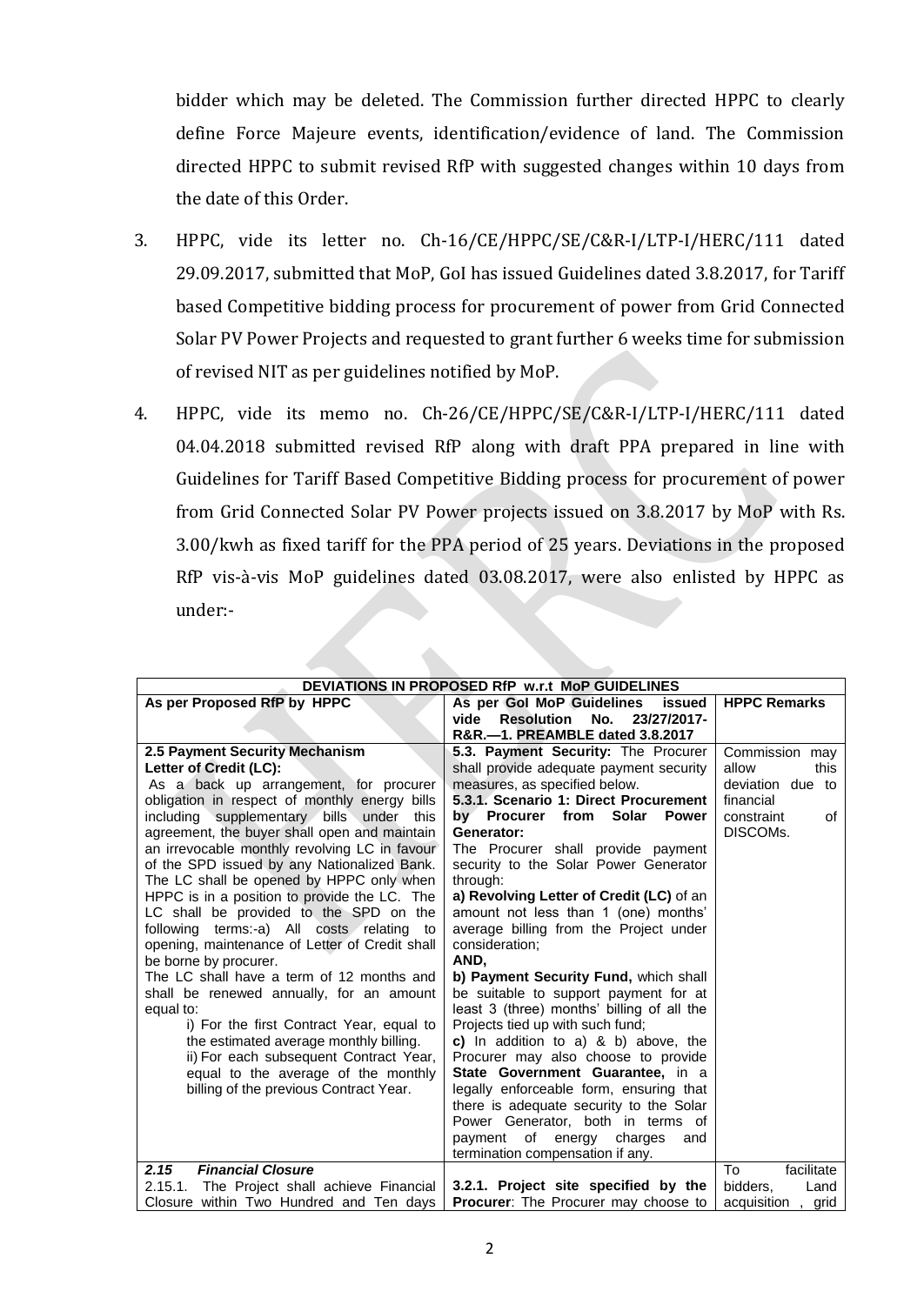| (210) days from the date of signing of PPA. In<br>this regard, the project developer shall submit<br>a certificate from all financial agencies,<br>certifying that the party has complied with all<br>conditions required for drawl of funds and party<br>can draw down the funds on any date as per<br>their requirement.<br>The bidder shall furnish documentary evidence<br>for infusion of actual equity requirement.<br>At this stage, the Project developer<br>2.15.2.<br>shall be required to furnish the following<br>documentary evidences :-<br>project developer<br>will<br>j.<br>The<br>submit the final technology<br>selection viz. Crystalline/ Thin<br>Film/ Concentrator PV/specific<br>any other technology etc.<br>ii.<br>Order copy / agreement copy<br>with Technology Provider /<br>supplier for supply of modules,<br>equipments for said technology.<br>iii.<br>A certificate from the project /<br>client situated anywhere in world<br>that the technology supplied by<br>the Manufacturer / Technology<br>Provider<br>is<br>in.<br>successful<br>operation for atleast one project<br>and atleast one year before the<br>last date of submission of bid.<br>2.15.3 Bidder shall<br>obtain<br>all<br>consent,<br>clearance & permits required for<br>setting up of Generation facility and<br>supply of power to procurer.<br>2.15.4 A letter from State Transmission<br>Utility (STU)/ Central Transmission<br>Utility (CTU) confirming technical<br>feasibility of connectivity of the plant<br>to STU/ CTU substation. | locate the Project at a specified site and<br>the same may be specified by the<br>consent<br>Procurer in the bidding documents. In<br>ensure<br>timely<br>such<br>cases,<br>to<br>commencement of supply of electricity,<br>the<br>the Procurer shall ensure that various<br>Project<br>activities<br>preparatory<br>as<br>indicated below have been initiated by<br>the Procurer before issuance of the RfS.<br>These activities would be required to be<br>completed prior to the PPA being<br>executed.<br>a) Land: Identification of 100% (hundred<br>per cent) land and provision<br>of<br>documents/ agreements to indicate in-<br>principle availability of at least 25%<br>(twenty-five per cent) of land at the<br>initiation of bidding, and possession of<br>90% (ninety per cent) of land within 1<br>(one) months of the execution of the<br>PPA and the balance 10% (ten per cent),<br>within 2 (two) months thereafter.<br><b>b)</b> No Objection Certificate<br>(NOC)<br>Environmental Clearance (if applicable)<br>for the Project.<br>c) Forest Clearance (if applicable) for the<br>land for the Project.<br>d) Approval for Water from the<br>concerned<br>authority<br>(if<br>applicable)<br>required for the Project.<br>e) A letter from the STU/ CTU confirming<br>technical feasibility of connectivity of<br>plant to STU/ CTU substation, except for<br>the cases where the concerned STU /<br>CTU has notified, sub-station wise spare<br>capacities for feasibility of connectivity.<br>Þ. | connectivity,<br>&<br>clearance<br>have<br>been proposed at<br>time<br>οf<br>Financial closure<br>instead of at the<br>time of signing of<br>PPA in line with<br>prevalent practice<br>in other States.               |
|-----------------------------------------------------------------------------------------------------------------------------------------------------------------------------------------------------------------------------------------------------------------------------------------------------------------------------------------------------------------------------------------------------------------------------------------------------------------------------------------------------------------------------------------------------------------------------------------------------------------------------------------------------------------------------------------------------------------------------------------------------------------------------------------------------------------------------------------------------------------------------------------------------------------------------------------------------------------------------------------------------------------------------------------------------------------------------------------------------------------------------------------------------------------------------------------------------------------------------------------------------------------------------------------------------------------------------------------------------------------------------------------------------------------------------------------------------------------------------------------------------------------------------------------------------|-------------------------------------------------------------------------------------------------------------------------------------------------------------------------------------------------------------------------------------------------------------------------------------------------------------------------------------------------------------------------------------------------------------------------------------------------------------------------------------------------------------------------------------------------------------------------------------------------------------------------------------------------------------------------------------------------------------------------------------------------------------------------------------------------------------------------------------------------------------------------------------------------------------------------------------------------------------------------------------------------------------------------------------------------------------------------------------------------------------------------------------------------------------------------------------------------------------------------------------------------------------------------------------------------------------------------------------------------------------------------------------------------------------------------------------------------------------------------------------------------------------------------|-----------------------------------------------------------------------------------------------------------------------------------------------------------------------------------------------------------------------|
|                                                                                                                                                                                                                                                                                                                                                                                                                                                                                                                                                                                                                                                                                                                                                                                                                                                                                                                                                                                                                                                                                                                                                                                                                                                                                                                                                                                                                                                                                                                                                     | 5.5. Generation Compensation for Off<br>take Constraints: The Procurer may be<br>constrained not to schedule power on<br>of<br>unavailability<br>of<br>account<br>the<br>Transmission Infrastructure / Grid or in<br>the eventuality of a Backdown.<br>5.5.1. Off take constraints due to<br>Transmission Infrastructure / Grid<br>the<br>Unavailability:<br>a) Generation Compensation in off<br>Hence,<br>take constraint due to Transmission<br>Infrastructure not complete/ ready<br>allowed<br>(Transmission constraint): After the<br>scheduled commissioning date, if the<br>plant is ready but the necessary power<br>evacuation/ transmission infrastructure is<br>not ready, for reasons not attributable to<br>the Solar Power Generator, leading to off<br>constraint,<br>the<br>provision for<br>take<br>generation compensation is as follows:<br><b>Provision for</b><br>Transmi<br><b>Generation</b><br>ssion<br>Constra<br>Compensation<br>int                                                                                                                                                                                                                                                                                                                                                                                                                                                                                                                                                         | Generation<br>compensation<br>clauses have not<br>been incorporated<br>in the proposed<br>RfP as there is no<br>such provision in<br><b>HERC</b><br>Regulations.<br>this<br>deviation may be<br>by the<br>Commission. |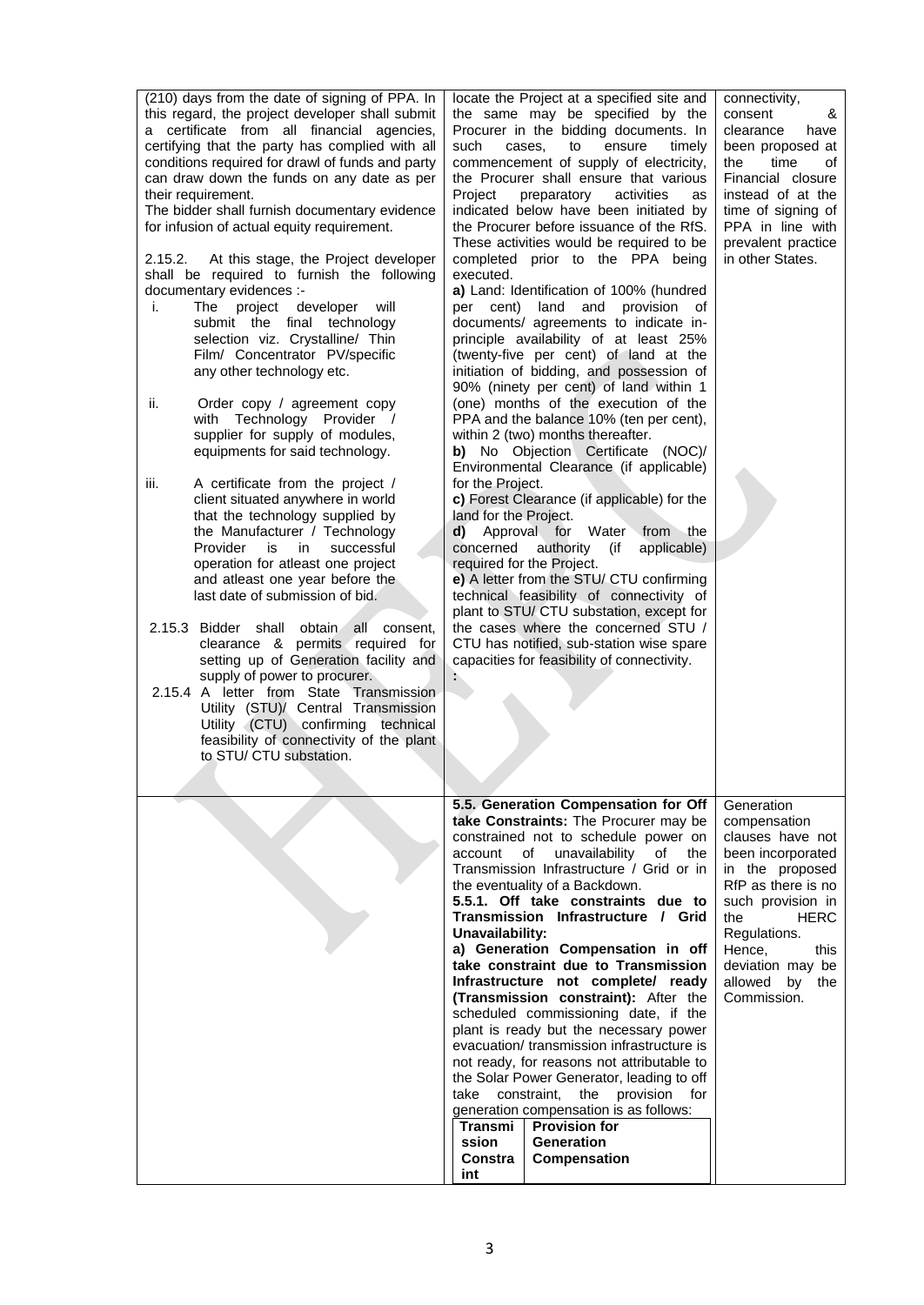| lf<br>the         |                                                          |                      |
|-------------------|----------------------------------------------------------|----------------------|
|                   | a) The normative CUF of                                  |                      |
| plant is          |                                                          |                      |
| ready             | 19% (nineteen per cent) or                               |                      |
| but the           | committed CUF, whichever                                 |                      |
| necessa           | is lower, and in cases                                   |                      |
| ry power          | where the contract is in                                 |                      |
| evacuati          | energy<br>terms,                                         |                      |
| on/               | proportionate<br>value<br>of                             |                      |
| transmis          | CEQ, for the period of grid                              |                      |
| sion              | unavailability,<br>be<br>shall                           |                      |
| infrastru         | taken for the purpose of                                 |                      |
| cture is          | calculation of generation                                |                      |
| not               | loss. Corresponding to this                              |                      |
| ready,            | generation<br>loss,<br>the                               |                      |
| leading           | excess generation by the                                 |                      |
| to                | SPD in the succeeding 3                                  |                      |
| offtake           | (three) Contract Years,                                  |                      |
| constrai          | shall be procured by the                                 |                      |
| nt                | Procurer at the PPA tariff                               |                      |
|                   | so as to offset this loss.                               |                      |
|                   | b) If the transmission delay                             |                      |
|                   | is directly attributable to                              |                      |
|                   | the organization building                                |                      |
|                   | the transmission network                                 |                      |
|                   | and<br>some penalty is                                   |                      |
|                   | imposed on him, then a                                   |                      |
|                   |                                                          |                      |
|                   | part of that penalty may be<br>utilized for compensating |                      |
|                   | the generation loss.                                     |                      |
|                   |                                                          |                      |
|                   | <b>The</b><br>mechanism<br>for                           |                      |
|                   | the<br>compensating                                      |                      |
|                   | developers will be spelt out                             |                      |
|                   | in the tender documents.                                 |                      |
|                   |                                                          |                      |
|                   | Contract Year, shall be as<br>defined in PPA.            |                      |
|                   | However, it is clarified that if the plant               |                      |
|                   | is ready before SCD, but the off take is                 |                      |
|                   | constrained because of inadequate/                       |                      |
| incomplete        | evacuation<br>power                                      |                      |
|                   | infrastructure, no compensation shall                    |                      |
| be permissible.   |                                                          |                      |
|                   | b) Generation Compensation in off                        | Generation           |
| take              | constraints<br>due<br>Grid<br>to                         | compensation         |
|                   | Unavailability: During the operation of                  | clauses have not     |
|                   | the plant, there can be some periods                     | been incorporated    |
|                   | where the plant can generate power but                   | in the proposed      |
| due<br>to         | temporary<br>transmission                                | RfP as there is no   |
| unavailability    | the<br>power<br>is<br>not                                | such provision in    |
|                   | evacuated, for reasons not attributable to               | the<br><b>HERC</b>   |
|                   | the Solar Power Generator. In such                       | Regulations.         |
|                   | cases the generation compensation shall                  | Hence,<br>this       |
| be                | addressed by the Procurer in                             | deviation may be     |
| following manner: |                                                          | allowed<br>by<br>the |
| <b>Duration</b>   | <b>Provision for</b>                                     | Commission.          |
| of Grid           | <b>Generation</b>                                        |                      |
| unavaila          | Compensation                                             |                      |
| bility            |                                                          |                      |
| Grid              | <b>Generation Loss =</b>                                 |                      |
| unavailabi        | [(Average Generation                                     |                      |
| lity in a         | per hour during the                                      |                      |
| contract          | contract year) x                                         |                      |
| year as           | (number of hours of                                      |                      |
| defined in        | grid unavailability                                      |                      |
| the PPA:          | during the contract                                      |                      |
| (only             | year)]                                                   |                      |
| period            | Where, Average                                           |                      |
| from 8 am         | Generation per hour                                      |                      |
| to 6 pm to        | during the contract year                                 |                      |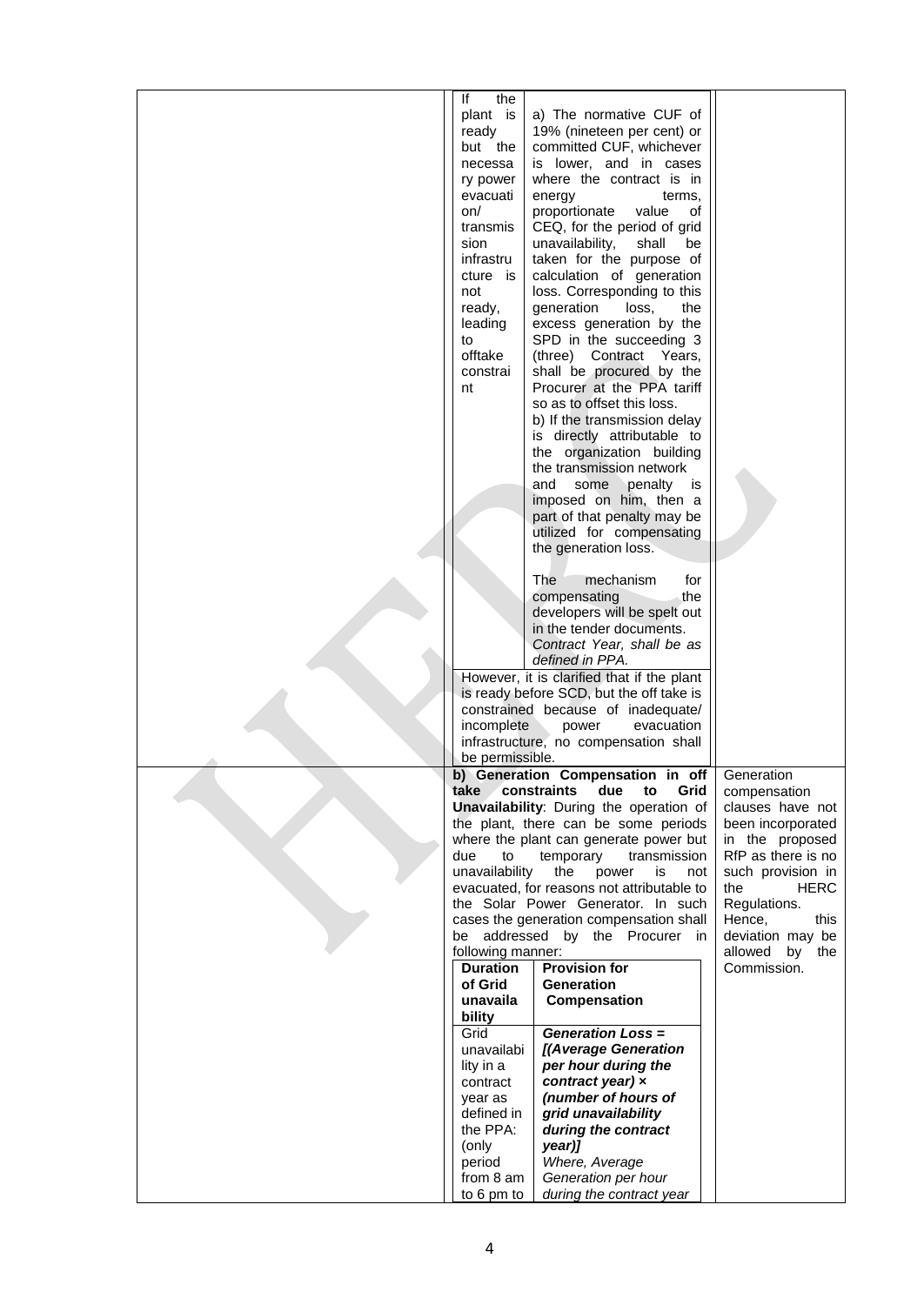| be |                | $(kWh) = Total$                                                   |                      |
|----|----------------|-------------------------------------------------------------------|----------------------|
|    | counted):      | generation in the                                                 |                      |
|    |                | contract year ( $kWh$ ) ÷                                         |                      |
|    |                | Total hours of                                                    |                      |
|    |                | generation in the                                                 |                      |
|    |                | contract year                                                     |                      |
|    |                | The excess generation                                             |                      |
|    |                | by the SPD equal to this                                          |                      |
|    |                | generation loss shall be                                          |                      |
|    |                | procured by the                                                   |                      |
|    |                | Procurer at the PPA                                               |                      |
|    |                | tariff so as to offset this                                       |                      |
|    |                | loss in the succeeding 3                                          |                      |
|    |                | (three) Contract Years.                                           |                      |
|    |                | Contract Year, shall be                                           |                      |
|    |                | as defined in PPA.                                                |                      |
|    |                | 5.5.2. Off take constraints due to Back                           | Generation           |
|    |                | down: The Solar Power Generator and                               | compensation         |
|    |                | the Procurer shall follow the forecasting                         | clauses have not     |
|    |                | and scheduling process as per the                                 | been incorporated    |
|    |                | regulations in this regard<br>by<br>the                           | in the proposed      |
|    | Appropriate    | The<br>Commission.                                                | RfP as there is no   |
|    |                | Government of India, as per Clause                                | such provision in    |
|    |                | 5.2(u) of the Indian Electricity Grid Code                        | the<br><b>HERC</b>   |
|    |                | (IEGC), encourages a status of "must-                             | Regulations.         |
|    |                | run" to solar power projects. Accordingly,                        | Hence,<br>this       |
| no | solar          | plant,<br>power<br>duly                                           | deviation may be     |
|    |                | commissioned, should be directed to                               | allowed<br>by<br>the |
|    |                | back down by a Discom/ Load Dispatch                              | Commission.          |
|    |                | Centre (LDC). In case such eventuality                            |                      |
|    |                | of Back down arises, except for the                               |                      |
|    |                | cases where the Backdown is on                                    |                      |
|    |                | account of events like consideration of                           |                      |
|    |                | grid security or safety of any equipment                          |                      |
|    |                | or personnel or other such conditions,                            |                      |
|    |                | the Solar Power Generator shall be                                |                      |
|    |                | eligible for a Minimum Generation                                 |                      |
|    |                | Compensation, from the Procurer, in the                           |                      |
|    |                | manner detailed below.                                            |                      |
|    | Durat          | Provision<br>for                                                  |                      |
|    | ion of<br>Back | Generation<br>Compensation                                        |                      |
|    | down           |                                                                   |                      |
|    | Hours          | <b>Minimum Generation</b>                                         |                      |
|    | οf             | Compensation =                                                    |                      |
|    | Backd          | 50%<br>of<br>[(Average                                            |                      |
|    | own            | Generation per hour                                               |                      |
|    | during         | during the month) $\times$                                        |                      |
|    | a              | (number of backdown                                               |                      |
|    | month          | hours<br>during<br>the                                            |                      |
|    | ly             | month) $\times$ PPA Tariff]                                       |                      |
|    | billing        | Where,<br>Average                                                 |                      |
|    | cycle.         | Generation per hour                                               |                      |
|    |                | during the month (kWh)                                            |                      |
|    |                |                                                                   |                      |
|    |                | Total generation in the                                           |                      |
|    |                | month (kWh) $\div$ Total                                          |                      |
|    |                | hours of generation in                                            |                      |
|    |                | the month                                                         |                      |
|    |                | The Generation Compensation is                                    |                      |
|    |                | to be paid as part of the energy<br>bill for the successive month |                      |
|    |                | after receipt of Regional Energy                                  |                      |
|    |                | Accounts (REA). No Trading                                        |                      |
|    |                | Margin shall be applicable on                                     |                      |
|    |                | this Generation Compensation.                                     |                      |
|    |                | Possible conditions for exclusion                                 |                      |
|    |                | of Generation Compensation, on                                    |                      |
|    |                | account of Backdown purposes,                                     |                      |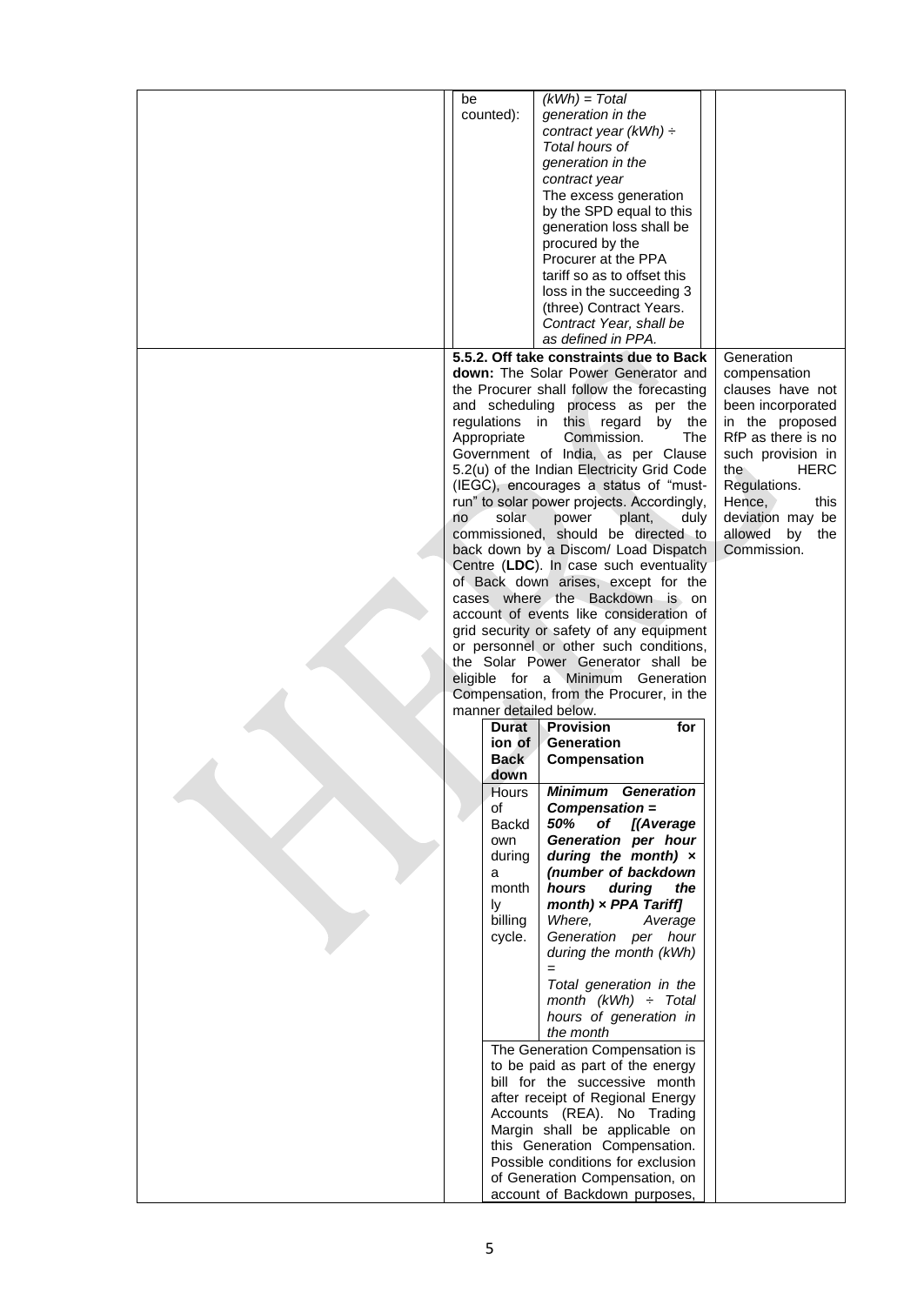|                                                                                                                                                                                                                                                                                                                                        | shall be clearly specified in the<br>RfS and the PPA.                                                                                                                                                                                                                                                                                                                                                              |                                                                                                  |
|----------------------------------------------------------------------------------------------------------------------------------------------------------------------------------------------------------------------------------------------------------------------------------------------------------------------------------------|--------------------------------------------------------------------------------------------------------------------------------------------------------------------------------------------------------------------------------------------------------------------------------------------------------------------------------------------------------------------------------------------------------------------|--------------------------------------------------------------------------------------------------|
|                                                                                                                                                                                                                                                                                                                                        |                                                                                                                                                                                                                                                                                                                                                                                                                    |                                                                                                  |
| 3.1.3. Step III                                                                                                                                                                                                                                                                                                                        | <b>6. BIDDING PROCESS</b>                                                                                                                                                                                                                                                                                                                                                                                          | The Commission                                                                                   |
| After opening of the financial bid in each<br>category, reverse e-auction will be done<br>separately and<br>simultaneously<br>each<br>in<br>category with the bidders whose tariff falls<br>within 20 % of the tariff quoted by L-1 bidder in<br>that category.<br>Step-III- Stage-2<br>In case the capacity offered by discovered L-1 | <b>6.1.</b> The Procurer shall call for the<br>bids adopting a single stage bidding<br>process to be conducted through<br>Electronic mode (e-bidding).<br>The<br>adopt<br>Procurers<br>e-reverse<br>may<br>auction if it so desires.<br>E-procurement<br>platforms<br>with<br>a<br>with<br>successful<br>track<br>record<br>and<br>adequate<br>safety,<br>security<br>and<br>confidentiality features will be used | may approve the<br>process<br>οf<br>selection<br>οf<br>bidders<br>as<br>mentioned in the<br>RfP. |
| bidder is not sufficient to meet the required<br>capacity of NIT in each category, then all those<br>bidders who have participated in the above e-<br>auction process will be asked to offer their<br>capacity at the L-1 discovered tariff<br>Step-III- Stage-3                                                                       |                                                                                                                                                                                                                                                                                                                                                                                                                    |                                                                                                  |
| If still the required capacity is not fulfilled,<br>then the lowest price discovered will be<br>offered to all those bidders whose quoted<br>tariff falls between 20% to 30% of the tariff<br>quoted by L-I bidder in the first instance<br>i.e. before negotiations<br>Step-III- Stage-4                                              |                                                                                                                                                                                                                                                                                                                                                                                                                    |                                                                                                  |
| HPPC will display the unfulfilled capacity<br>to all the bidders whose quoted tariff is<br>above 30 % of the tariff quoted by the L-1<br>bidder in the first instance i.e. before<br>negotiation for the remaining capacity to<br>be filled                                                                                            |                                                                                                                                                                                                                                                                                                                                                                                                                    |                                                                                                  |
| Note:<br>(A)<br>If the sum of quantum of power offered                                                                                                                                                                                                                                                                                 |                                                                                                                                                                                                                                                                                                                                                                                                                    |                                                                                                  |
| under each category exceeds the power<br>requirement of 240 MW (Category I) or<br>60 MW (Category II), then selection<br>will be done on the following criteria:                                                                                                                                                                       |                                                                                                                                                                                                                                                                                                                                                                                                                    |                                                                                                  |
| Solar power Projects in the State of<br>I.<br>Haryana will be given first priority.<br>Thereafter, the bidder offering the<br>Ш.<br>maximum<br>capacity<br>will<br>be<br>given                                                                                                                                                         |                                                                                                                                                                                                                                                                                                                                                                                                                    |                                                                                                  |
| second priority.<br>In case bidders have fulfilled both the<br>III.<br>above conditions then the bidder will be<br>selected, who will respond first by                                                                                                                                                                                 |                                                                                                                                                                                                                                                                                                                                                                                                                    |                                                                                                  |
| accepting the tariff.<br>IV.<br>In case bidder have fulfilled above three<br>conditions then the bidder will be<br>selected whose net worth is higher than<br>the other.<br>i)                                                                                                                                                         |                                                                                                                                                                                                                                                                                                                                                                                                                    |                                                                                                  |
|                                                                                                                                                                                                                                                                                                                                        | <b>18. DEVIATION FROM PROCESS</b><br>DEFINED IN THE GUIDELINES<br>In case there is any deviation from these<br>Guidelines and/or the SBDs, the same shall<br>be subject to approval by the Appropriate<br>Commission. The Appropriate Commission<br>shall approve or require modification to the<br>bid documents within a reasonable time not<br>exceeding 90 (ninety) days                                       | The Commission<br>may approve the<br>deviations.                                                 |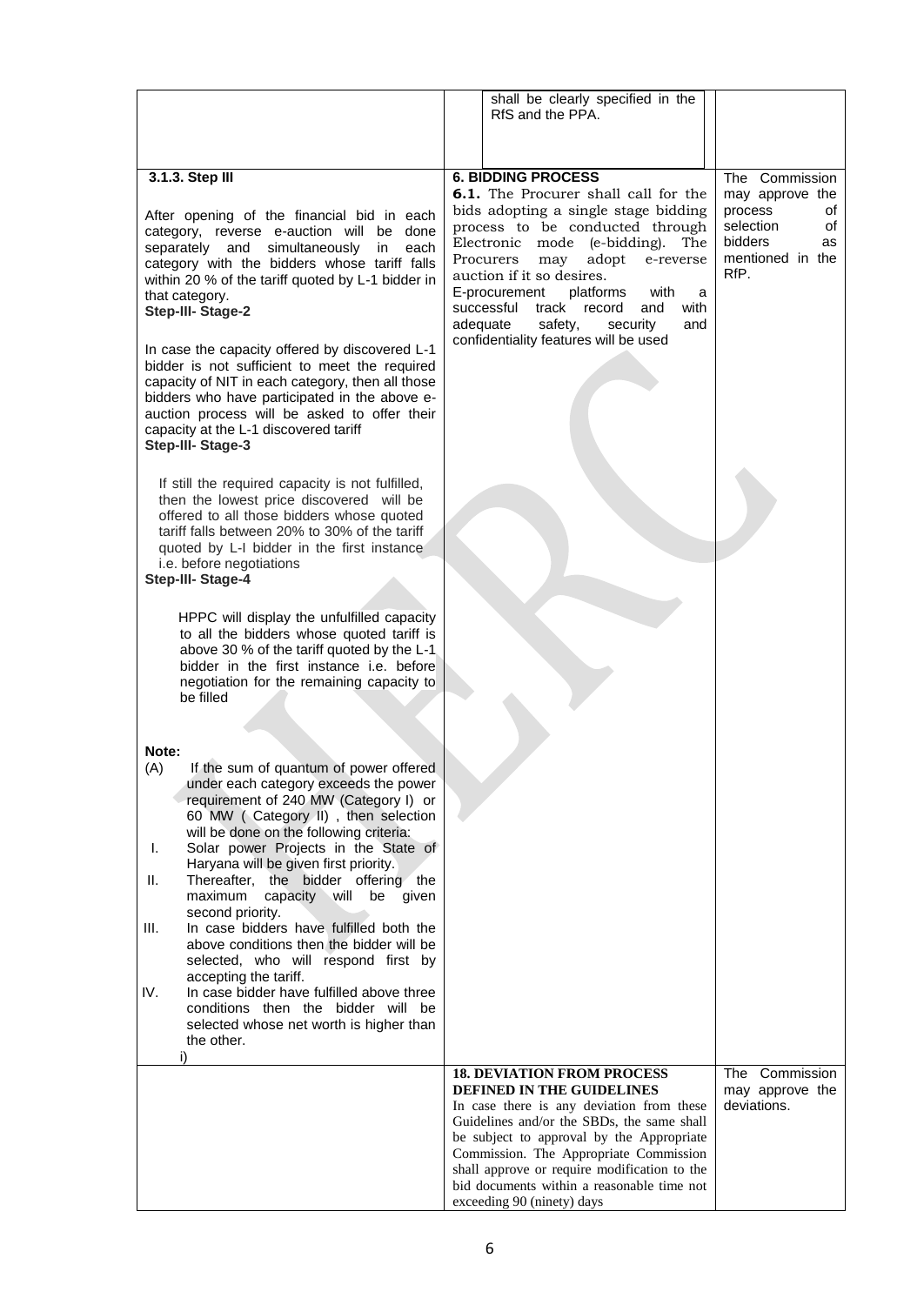5. The Commission sought certain additional information from HPPC vide memo no. 407/HERC/Tariff dated 17.05.2018. HPPC replied for the same vide memo no. Ch-32/CE/HPPC/SE/C&R-I/LTP-I/HERC/111 dated 07.06.2018. The same is reproduced as under:-

| Sr.<br>No. | <b>NIT Clause</b>                                                                                                                                                                                                                                                                                                                                                                                                                                                                                                                                                                                                                                                                                                    | <b>MoP</b> guidelines                                                                                                                                                                                                                                                                                                                                                                                                                                                  | <b>HERC Observation</b>                                                                                                                                                                                                                                                        | <b>HPPC Reply</b>                                                                                                                                                                                                                                                                                                                                                                                                                                                                                                                                                                                                                                                     |
|------------|----------------------------------------------------------------------------------------------------------------------------------------------------------------------------------------------------------------------------------------------------------------------------------------------------------------------------------------------------------------------------------------------------------------------------------------------------------------------------------------------------------------------------------------------------------------------------------------------------------------------------------------------------------------------------------------------------------------------|------------------------------------------------------------------------------------------------------------------------------------------------------------------------------------------------------------------------------------------------------------------------------------------------------------------------------------------------------------------------------------------------------------------------------------------------------------------------|--------------------------------------------------------------------------------------------------------------------------------------------------------------------------------------------------------------------------------------------------------------------------------|-----------------------------------------------------------------------------------------------------------------------------------------------------------------------------------------------------------------------------------------------------------------------------------------------------------------------------------------------------------------------------------------------------------------------------------------------------------------------------------------------------------------------------------------------------------------------------------------------------------------------------------------------------------------------|
| 1.         | 2.3.<br>Capacity<br>of<br>each Project<br>The<br>procurement<br>will be done in two<br>categories.<br>Category<br>$-1$<br>Minimum<br>:3<br>MW,<br>Maximum: 240 MW<br>maximum<br>(the<br>capacity assigned to<br>any bidder limiting to<br>240 MW.)<br>Category<br>-II:<br>Minimum: 1 MW, .<br>Maximum:<br>2 MW<br>(Total capacity will<br>be procured in this<br>category is 60 MW)<br>The Solar plant will<br>be set up in the State<br>of Haryana in this                                                                                                                                                                                                                                                          | 2.1.1. These Guidelines<br>are being issued under<br>the provisions of Section<br>63 of the Electricity Act,<br>2003 for<br>long<br>term<br>procurement of electricity<br>by the 'Procurers', from<br>grid-connected Solar PV<br>Power<br>Projects<br>('Projects'), having size<br>of 5 MW and above,<br>through<br>competitive<br>bidding.                                                                                                                            | As per Clause 2.1.1 of<br>the guidelines dated<br>3.8.2017, it is applicable<br>only for solar power<br>projects having size of 5<br>MW and above                                                                                                                              | Haryana Solar Policy<br>2016<br>envisages<br>purchase of solar power<br>from small developers of<br>1 or 2 MW capacity.<br>Hence,<br>RfP<br>contains<br>Category II of 1 or 2 MW<br>capacity in addition to<br>category I.                                                                                                                                                                                                                                                                                                                                                                                                                                            |
| 2.         | category.<br>2.8.2.1.<br><b>Site</b><br><b>Identification</b><br>and<br>Land Acquisition:<br>At the time of bid<br>submission,<br>identification<br><b>of</b><br>100% land shall be<br>intimated.<br>In.<br>this<br>regard the Project<br>developer shall be<br>required to furnish<br>the<br>following<br>documentary<br>evidences:-<br>Ownership or lease<br>hold rights (for at<br>least 30 years) in<br>the name of the<br>Developer<br>Project<br>and possession of<br>100% of the area of<br>land required for the<br>allotted project<br>Note:<br>Change in the<br>(i)<br><b>location</b><br>οf<br>land from one<br>place to other<br><b>location</b><br>is<br>permitted<br>till<br>the Financial<br>closure. | 1.1 PPA period<br>The PPA period should<br>thus be not less than<br>25 (twenty-five) years<br>from the date of the<br>Scheduled<br>Commissioning<br>Date<br>(SCD). The Solar Power<br>Generators are free to<br>operate their plants after<br>the expiry of the PPA<br>period in<br>case<br>the<br>arrangements with<br>the<br>land and<br>infrastructure<br>owning agencies,<br>the<br>relevant<br>transmission<br>utilities<br>system<br>and<br>operators so provide | The<br>proposed<br>procurement of power is<br>for 25 years whereas<br>the land rights<br>have<br>been sought for<br>30<br>years.<br>Further,<br>the<br>guidelines<br>dated<br>3.8.2017<br>does<br>not<br>mention<br>anything<br>regarding<br>change<br>оf<br>location of land. | Land rights for 30<br>1.<br>years have been<br>sought considering<br>the following:<br>PPA Term is 25<br>i)<br>years.<br>Bid processing time<br>ii)<br>is 6 months and<br>commissioning time<br>is 13 months.<br><b>PPA</b><br>iii)<br>can<br>be<br>extended<br>beyond<br>25 years.<br>2.<br>Change in location<br>till<br>Financial<br>Closure has been<br>allowed, as at the<br>bid<br>time<br>οf<br>submission,<br>the<br>developer has only<br>identified the land<br>but may not be able<br>to possess it later<br>any reason,<br>for<br>hence, he has been<br>facilitated<br>to<br>possess the land at<br>any other location<br>before<br>Financial<br>closure. |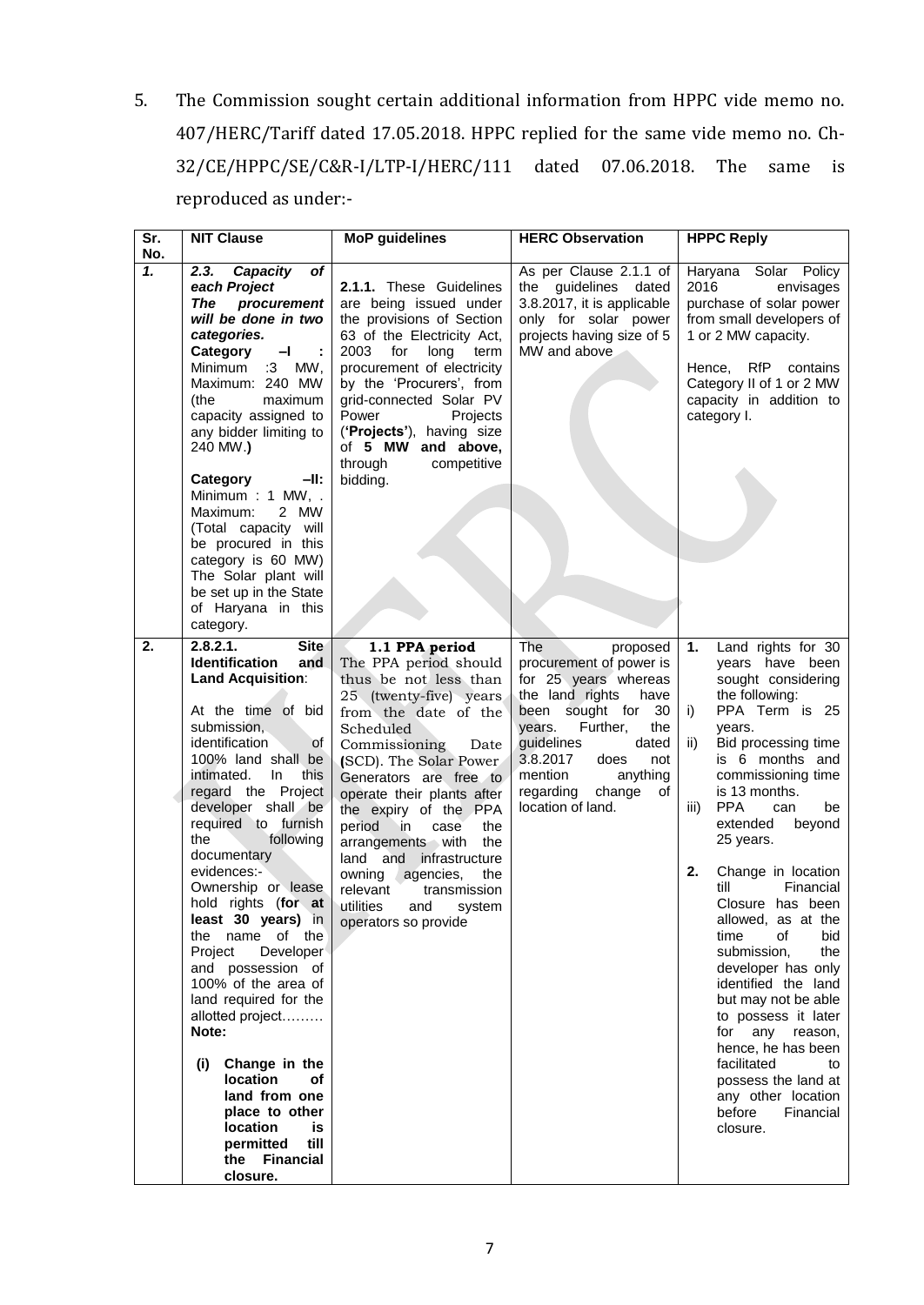| 3. | Capacity<br>2.3.<br>of I<br>each Project<br><b>The</b><br>procurement<br>will be done in two<br>categories.<br>Category<br>—I                                                                                                                                                                              | 4.1. Bid Package: The<br>bids will be designed in<br>terms of a package. The<br>size<br>of<br>minimum<br>a<br>package should be 50<br>MW, in order to have                                                                                                                                                                                                                                                               | Clause No. 4.1 of the<br>guidelines regarding<br>Bid package has not<br>been incorporated in<br>the proposed RfP.                                                                                                        | 1. The<br>Term<br>"package" is used<br>in MoP guidelines<br>in response to solar<br>park.                                                                                                                                                                                                                  |
|----|------------------------------------------------------------------------------------------------------------------------------------------------------------------------------------------------------------------------------------------------------------------------------------------------------------|--------------------------------------------------------------------------------------------------------------------------------------------------------------------------------------------------------------------------------------------------------------------------------------------------------------------------------------------------------------------------------------------------------------------------|--------------------------------------------------------------------------------------------------------------------------------------------------------------------------------------------------------------------------|------------------------------------------------------------------------------------------------------------------------------------------------------------------------------------------------------------------------------------------------------------------------------------------------------------|
|    | Minimum<br>$:3$ MW,<br>Maximum: 240 MW<br>maximum<br>(the<br>capacity assigned to<br>any bidder limiting to<br>240 MW.)<br>Category<br>-II:<br>Minimum: 1 MW, .<br>2 MW<br>Maximum:<br>(Total capacity will<br>be procured in this<br>category is 60 MW)<br>The Solar plant will<br>be set up in the State | economies<br>οf<br>scale.<br>Notwithstanding this, on<br>consideration<br>due<br>οf<br>availability of land and<br>transmission<br>facility,<br>smaller bid packages can<br>be kept in case of North-<br>Eastern States, Special<br>Category States,<br>and<br>Projects<br>outside<br>Solar<br>Parks. The bidder has to<br>quote for<br>entire<br>an<br>package.<br>2.1.1. These Guidelines<br>are being issued under    |                                                                                                                                                                                                                          | 2. The minimum size<br>of package i.e. 50<br>MW as per MoP<br>guidelines has not<br>been incorporated<br>as 50 MW project<br>requires about 250<br>Haryana<br>acres,<br>being<br>agriculture<br>State, possibility of<br>availability of this<br>much chunk of land<br>at a single place is<br>quite less. |
|    | of Haryana in this<br>category.                                                                                                                                                                                                                                                                            | the provisions of Section<br>63 of the Electricity Act,<br>2003<br>for<br>long<br>term<br>procurement of electricity<br>by the 'Procurers', from<br>grid-connected Solar PV<br>Power<br>Projects<br>('Projects'), having size<br>of 5 MW and above,<br>through<br>competitive<br>bidding.                                                                                                                                |                                                                                                                                                                                                                          | 3. MoP guidelines are<br>for 5 MW<br>and<br>above.<br>4. Haryana<br>Solar<br>Policy<br>2016<br>envisages<br>purchase of solar<br>power from small<br>developers of 1 or<br>2 MW capacity.                                                                                                                  |
| 4. |                                                                                                                                                                                                                                                                                                            | 14.1.<br>Part<br><b>Commissioning:</b><br>Part commissioning of the<br>Project shall be accepted<br>by Procurer subject to the<br>condition<br>that<br>the<br>Minimum<br>Capacity<br>for<br>acceptance of first and<br>subsequent<br>part(s)<br>shall be<br>commissioning<br>50 MW, without prejudice<br>the<br>imposition<br>of<br>to<br>penalty, in terms of the<br>PPA on the part which is<br>not commissioned. SCD. | Commissioning<br>Part<br>Clause as per 14.1 of<br>the guidelines has not<br>been incorporated in the<br>proposed RfP.                                                                                                    | <b>HPPC</b><br>intends<br>to<br>from<br>procure<br>power<br>small<br>capacity<br>solar<br>plants; therefore, Part<br>Commissioning Clause<br>is not required.                                                                                                                                              |
| 5. |                                                                                                                                                                                                                                                                                                            |                                                                                                                                                                                                                                                                                                                                                                                                                          | There is no reference in<br>the RfP of annexure II<br>enclosed<br>regarding<br>Technical requirements<br>for Grid connected solar<br>PV plants. Although the<br>same forms part of draft<br>PPA under Article no.<br>18. | This<br>is<br>typographical<br>error wherein Annexure<br>A-I has been written as<br>Annexure -II. The same<br>will be corrected.                                                                                                                                                                           |

- 6. The hearing in the case was held on 25.10.2018, wherein the Petitioner i.e. HPPC mainly reiterated its earlier submission, which for the sake of brevity has not been reproduced here.
- 7. On hearing the matter, the Commission observed that HPPC has kept separate category of 1MW to 2 MW capacity in order to comply with the provisions of